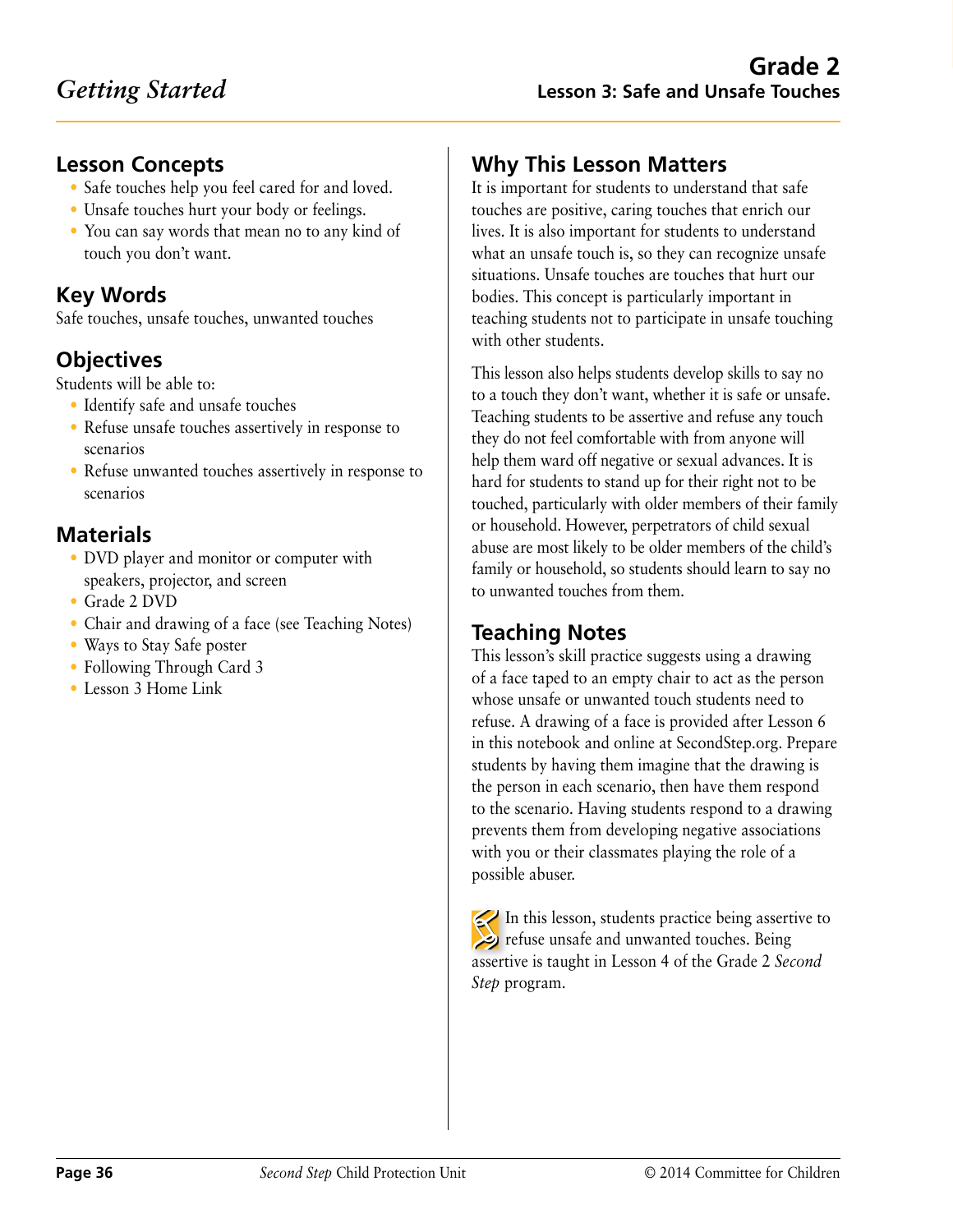### **Review**

Have students sit together on the floor. **Last time you learned an important rule. If you can name the rule, raise your hand.** Call on one or two students at random. **It's the Always Ask First Rule. When should you use this rule?** (When someone wants to take you somewhere, give you something, or do something with you.) **And who should you ask first?** After each answer, say: **If you had the same idea, put your thumbs up.** (Mom. Dad. Teacher. Babysitter. Grandma.) **It's important for your parents or the person in charge to know what you're doing. It helps you stay safe.**

**Let's practice saying who you could ask first in a few situations at school.** Call on a few students at random to say who they would ask first for each scenario. Have other students show a thumbs-up if they agree.

- **An older boy invites you to eat some of his sandwich.** (Lunch supervisor. Teacher. Principal.)
- **Someone you don't know wants to show you some pictures on his phone while you're out for recess.** (Recess supervisor. Teacher. Principal.)
- **A classroom volunteer asks you to stay in at lunch to help cut out magazine pictures for an art project.** (Teacher.)

**Let's sing the "Three Ways to Stay Safe" song. When you hear the Always Ask First Rule, raise your hand.**

#### **Play the song.**

**Remember, when you're at school, it's the adults' job to keep you safe, so always ask us first!**

### **Introduction**

**Today we're going to talk about different kinds of touching. Let's look at two pictures. Show a thumbs-up if you think the picture shows a safe touch or a thumbs-down if you think it's an unsafe touch.**

### **Show Photo 3A.**

**1. This is Dion and his dad. Does this show a safe or unsafe touch?**  (Safe: thumbs up.) Comment on the



number of thumbs up. *Safe touches* **help you feel cared for and loved. They're good for your body. Dion feels safe and loved when his dad tucks him in at night. Think of some other examples of safe touches.** Give think-time. Call on a few students at random. (Hugs. Holding hands. Locking elbows. Pats on back or shoulders.)

#### **Show Photo 3B.**

**2. This is Kosei and Jordan. Does this show a safe or unsafe touch?**  (Unsafe: thumbs down.) Comment



on the number of thumbs down. *Unsafe touches* **hurt your body. It is hurting Kosei when Jordan sits on him. Think of some other examples of unsafe touches.** Give think-time. Call on a few students at random. (Pushing. Kicking. Hitting. Pinching. Grabbing.) **Unsafe touches are against our school rules.**

**3. Think about what Kosei could say to Jub** Jordan to stop the unsafe touching. Give think-time. **Turn and tell your partner your ideas.**  Call on a few students at random. (Stop. That hurts me. Get off me.) **You can be assertive and say words that mean no to unsafe touches. And if you can't get the unsafe touching to stop, tell an adult. Adults should take care of you and keep you safe.**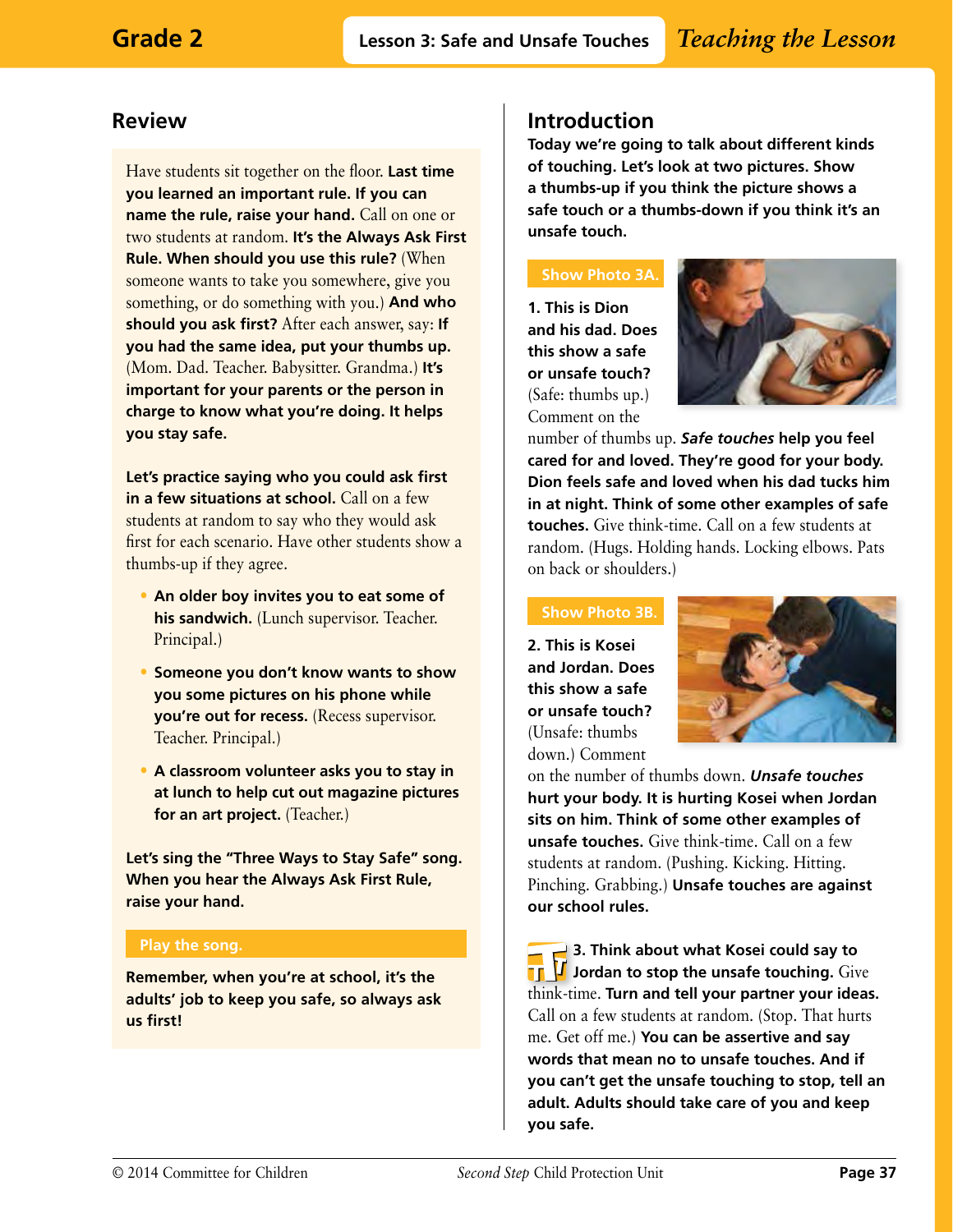### **Story and Discussion**

**Here's a story about another kind of touch:**  *unwanted touches***. You can say words that mean no to any touch you don't want.**

### **Show Photo 3C.**

**This is Iman and her uncle. Iman's uncle babysits her almost every week. Whenever Iman's uncle comes** 



**over, he sneaks up really close behind Iman, puts his hands over Iman's eyes, and says, "Guess who?"** 

**1. Look at Iman's face and body. Do you think she likes her uncle's "Guess Who?" game?**  Give students think-time. Call on a few students at random. (No.) **How can you tell?** (Her body looks uncomfortable. Her face looks unsure.)

**Iman used to think her uncle's game was fun and exciting. But today she feels really uncomfortable about it.** 

**2. Is this a safe game?** (Yes.) **This touch is not hurting Iman's body, but it's still okay to say words that mean no to touches you don't want even when they don't hurt—because your body belongs to you.** 

**3. Think about what words Iman can use to**  *I* refuse this unwanted touch. Give think-time. П **Turn and tell your partner your ideas.** Call on a few students at random. (Please stop. Please don't touch me. I don't want to play that game.)

**Iman remembers from her safety lesson that she can be assertive and say no to unwanted touches. She stands up straight with her shoulders back, faces her uncle, and says in a strong, respectful voice, "Please stop. I don't want to play that game anymore."**

**Then Iman's uncle says, "I guess you're getting too old for it. It's okay to say no. We can think** 

**of another fun way to greet each other when I come over." Iman suggests they come up with a secret handshake. Her uncle likes the idea, so they practice a secret handshake they can use every time they see each other. Iman feels proud about saying no to the unwanted touch.**

### **Skill Practice**

Set up an empty chair with a drawing of a face taped to the back (see Teaching Notes). **Now you will practice refusing unsafe and unwanted touches. Refuse is one of the Ways to Stay Safe.**

Refer to the Ways to Stay Safe poster and review all the Ways to Stay Safe. Have students do the actions. **When you refuse unsafe or unwanted touches, you need to use your** *Second Step* **skill: Be assertive. Stand up straight, face the person you're refusing, and use a strong, respectful voice.** Model for students how this looks and sounds: **To refuse an unsafe touch, say, "Stop. That hurts me." To refuse an unwanted touch, say, "Please don't touch me."**

EXPLAIN and MODEL these steps, using the first scenario:

- **1.** Read the scenario.
- **2.** Ask students: **Is this touch an unsafe touch or an unwanted touch?** (Unsafe./ Unwanted.)
- **3.** Ask students: **What can you say to refuse the unsafe/unwanted touch?** (Stop, that hurts me./Please don't touch me.)
- **4.** Call on a few students at random to stand, face the empty chair, and refuse the touch.
- **5.** Describe ways the students demonstrated assertiveness: **I noticed you standing up straight and using a strong voice.**
- **6.** Have students sit back down, then repeat steps 1–5 for each scenario, alternating between scenarios with unsafe and unwanted touches.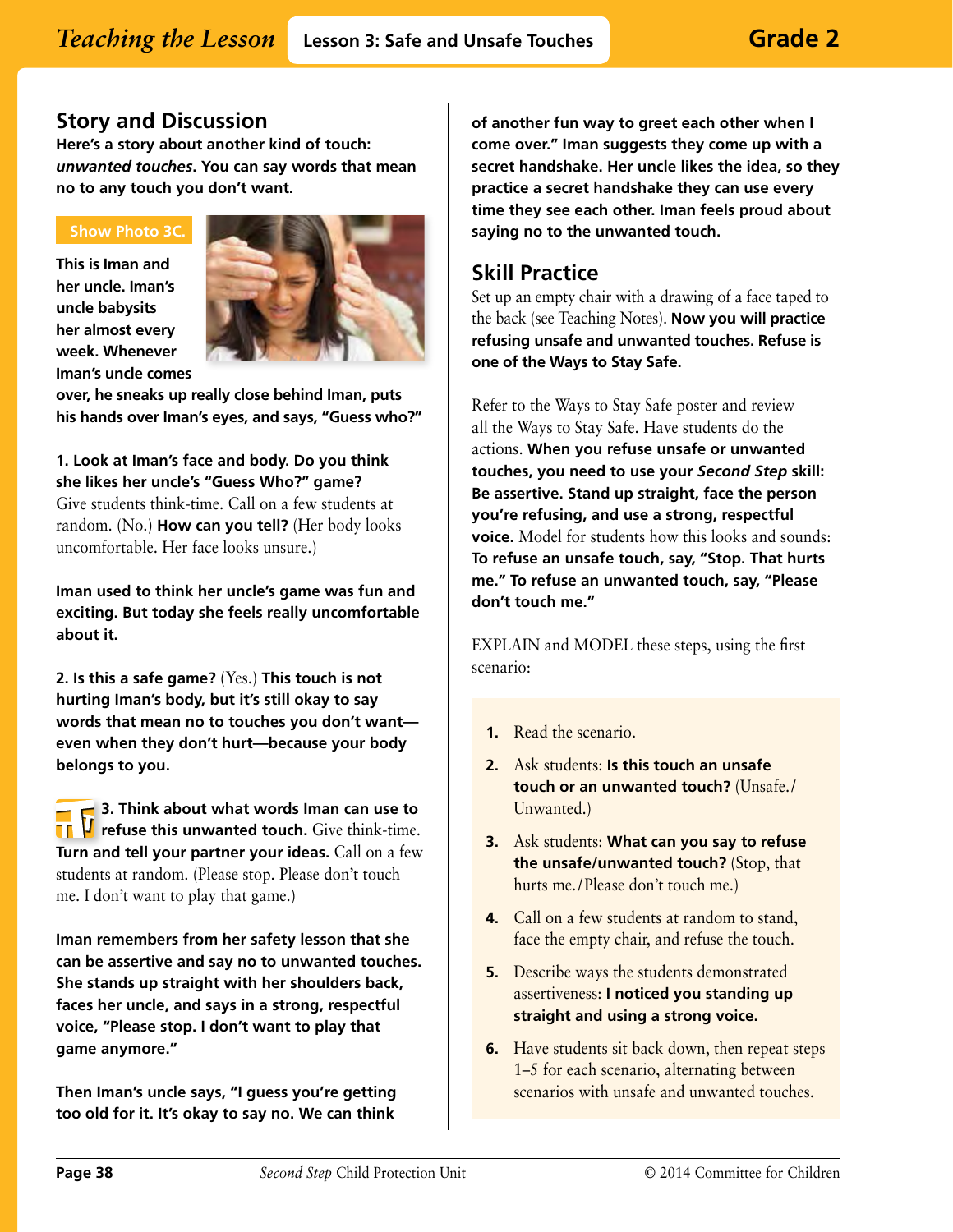**Unsafe Touch Scenarios Pretend this is…**

- **Your older sister, who is kicking you under the table**
- **Your grandma, who is mad that you took a cookie, and she's slapping you hard on the hand**
- **An older boy, who is pulling you down the hall by the arm**
- **Your cousin, who is pinching your leg to get your attention**
- **Your seat neighbor at school, who is hitting you with his notebook**

#### **Unwanted Touch Scenarios Pretend this is…**

- **A student in your class, who is putting an arm around your shoulder when you don't want him to**
- **Your older sister, who is messing up your hair when you don't want her to**
- **Your grandpa, who wants to give you a kiss when you don't want one**
- **An adult volunteer in your class, who is holding your hand as you walk to lunch when you don't want him to**
- **Your friend, who is hugging you when you don't want to be hugged**

### **Wrap-Up**

**Today you learned about different kinds of touches. How do safe touches make you feel?**  (Cared for. Loved. Safe.) **What are some examples?**  (Hugs. Holding hands. Pats on the back.) **Unsafe touches hurt your body. Hitting, kicking, pushing, and pinching are examples of unsafe touches. Remember, unsafe touches are never okay. What can you say to refuse unsafe touches?** (Stop. That hurts me.) **You can also refuse unwanted touches, even if they don't hurt your body. What can you say to refuse unwanted touches?** (Please don't touch me. Please stop. I don't like that.) **Face** 

**the person and use a strong, respectful voice to refuse unsafe or unwanted touches. Sometimes you can't stop the unsafe or unwanted touches by yourself. It's important to tell an adult you trust. Adults should take care of you and keep you safe.** 

# **Following Through**

Skills and concepts are retained best when regularly practiced and reinforced. See Following Through Card 3.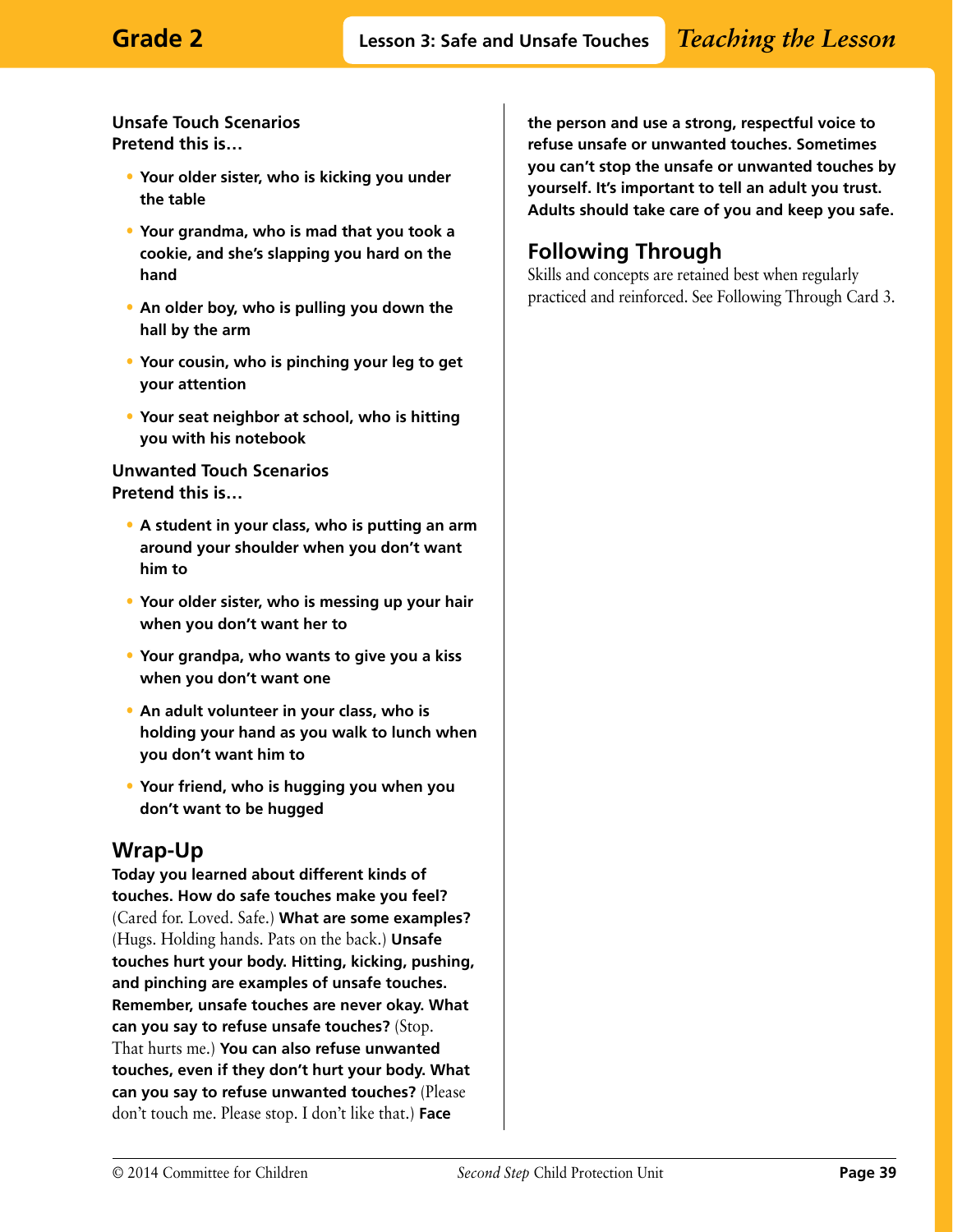### **Lesson Concepts**

- Safe touches help you feel cared for and loved.
- Unsafe touches hurt your body or feelings.
- You can say words that mean no to any kind of touch you don't want.

### **Key Words**

Safe touches, unsafe touches, unwanted touches

### **Why This Lesson Matters**

It is important for students to understand that safe touches are positive, caring touches that enrich our lives, and also what an unsafe touch is, so they can recognize unsafe situations. Unsafe touches are touches that hurt our bodies. This concept is particularly important in teaching students not to participate in unsafe touching with other students.

This lesson also helps students develop the skills to say no to a touch they don't want, whether it is safe or unsafe. Teaching students to be assertive and to refuse any touch that they do not feel comfortable with from anyone will help them ward off negative or sexual advances. It is hard for students to stand up for their right not to be touched, particularly with older members of their family or household. However, perpetrators of child sexual abuse are most likely to be older members of the child's family or household, so students should learn to say no to unwanted touches from them.



### **Home Link Reminder**

Collect the Lesson 2 Home Link, and email or send home the Lesson 3 Home Link.

# **Using Skills Every Day**

Have students ANTICIPATE when they may need to refuse unsafe or unwanted touches at school and how they should refuse them.

NOTICE when students assertively say no to unsafe or unwanted touches, and REINFORCE the behavior with specific feedback: **Demitriana, I noticed that you were both respectful and firm when you said you did not want to hold hands with Maria. That is being assertive to refuse an unwanted touch.**

- Model saying no to refuse unsafe or unwanted touches.
- Remind students to refuse unsafe or unwanted touches.

Have students REFLECT on when they assertively refused unsafe or unwanted touches at school. **Raise your hand if you used your assertiveness skills today to refuse an unwanted or unsafe touch.**  Call on a few students at random to demonstrate what they said to assertively refuse the unsafe or unwanted touch.

# **Daily Practice**

**Day 1 Learn It:** Teach the lesson.

 **Day 2 Read It:** Point to and read each of the Ways to Stay Safe aloud from the poster with students.

**Day 3 Sing It:** Sing the "Three Ways to Stay Safe" song with students. Have them do the actions for the Ways to Stay Safe when they hear them.

**Day 4 Say It:** Before dismissing students for recess or lunch or at the end of the day, have each student say what they would say to refuse an unsafe touch. (Stop. That hurts me.)

**Day 5 Write It:** Have students write a sentence or paragraph about one time they refused an unwanted touch.